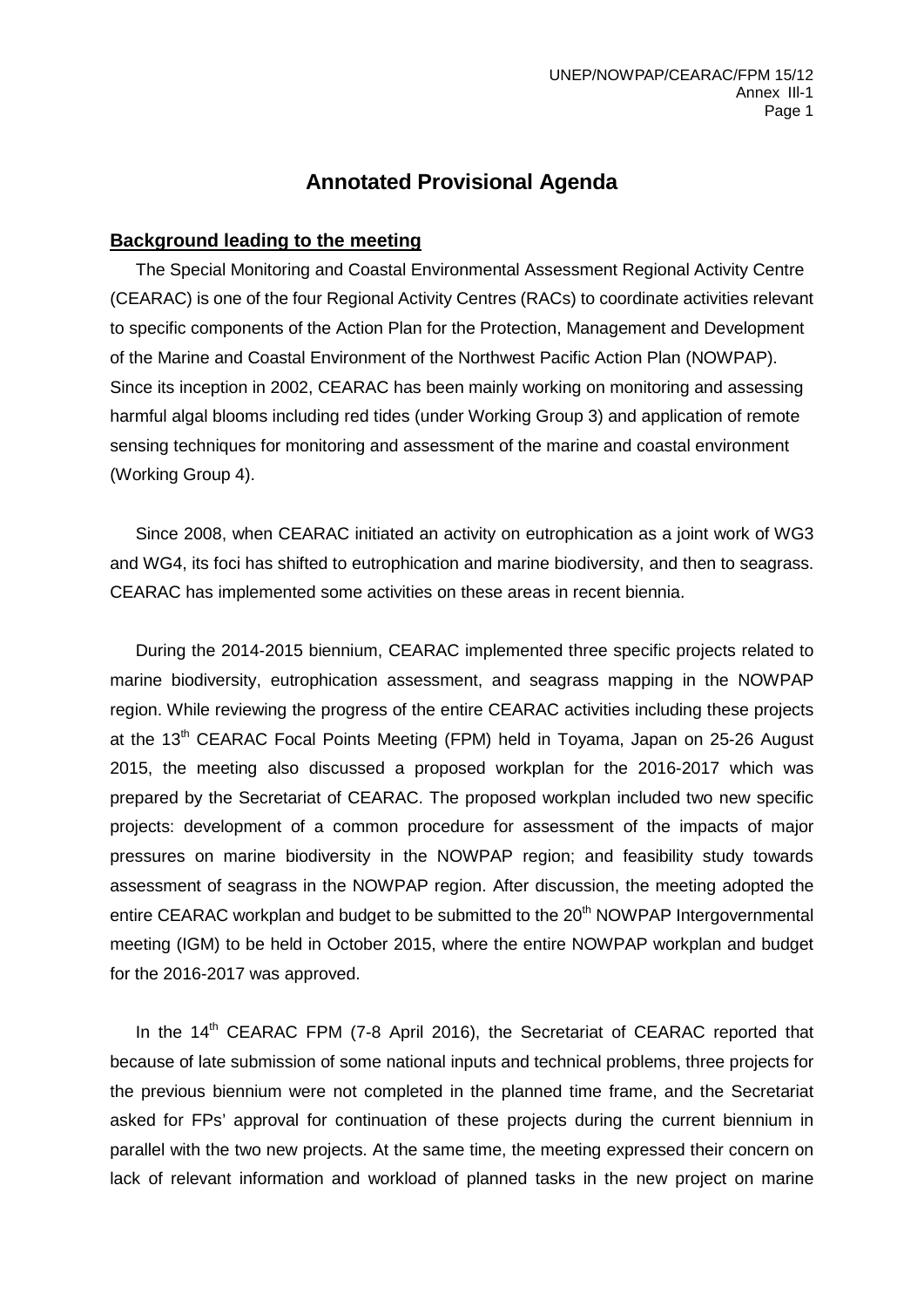UNEP/NOWPAP/CEARAC/FPM 15/12 Annex IIl-1 Page 2

biodiversity, they advised that the Secretariat revise the workplan to complete the project by the end of 2017.

Coming to the end of the current 2016-2017 biennium, the 15<sup>th</sup> CEARAC FPM will be held (29-30 August 2017, Toyama, Japan) to review the progress and expected outputs and outcomes of the on-going CEARAC activities as well as to discuss a draft workplan of CEARAC activities for the 2018-2019 biennium which is prepared by the Secretariat of CEARAC for adoption to its submission to the 22<sup>nd</sup> NOWPAP IGM to be held in Japan in December 2017.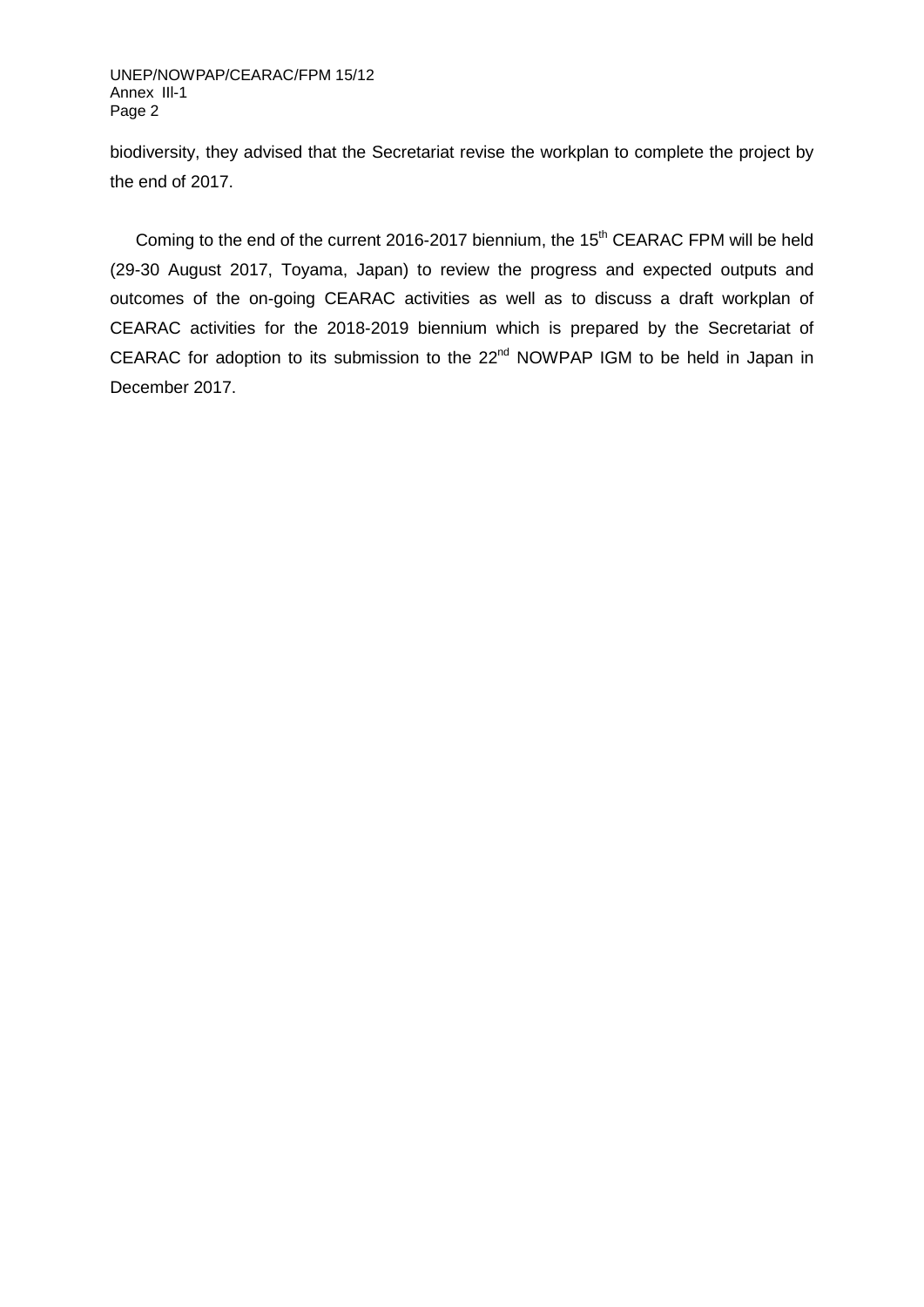### **The Fifteenth NOWPAP CEARAC Focal Points Meeting**

## **DAY 1 (29 August, 9:00-17:00)**

### **Agenda Item 1. Opening of the Meeting**

The meeting will be opened at 9:00 at the Conference Room One in Tower 111, Toyama, Japan, on 29 August 2017 by the Director of CEARAC.

### **Agenda Item 2. Organization of the Meeting**

### **2.1 Election of the officers**

The meeting will be invited to elect the chairperson and the rapporteur in line with paragraph 5.2 of the Terms of Reference of the NOWPAP CEARAC Focal Points Meeting (FPM). The roles of chairperson and rapporteur rotate among the four member states, and in the  $15<sup>th</sup>$  FPM, the chairperson is to be an FP of Japan and the rapporteur is to be an FP of Korea.

#### **2.2 Organization of work**

Rules of procedures will be established. For the purpose of this meeting, the rules of procedures used in the 15<sup>th</sup> FPM will be those of United Nations Environment Assembly (UNEA) with appropriate adjustments to suit the nature of the meeting.

English will be the working language of the meeting.

### **Agenda Item 3. Adoption of the agenda**

The Secretariat of CEARAC will introduce the Provisional Agenda (UNEP/NOWPAP/CEARAC/FPM 15/1) with the Annotated Provisional Agenda (UNEP/NOWPAP/CEARAC/FPM 15/2). The meeting will be invited to consider the agenda items for adoption.

# **Agenda Item 4. Report of the Regional Coordinating Unit (RCU) on the implementation of the Northwest Pacific Action Plan (NOWPAP) including the progress of the NOWPAP Medium-term Strategy 2018-2023**

The representative of NOWPAP RCU will report the progress of the entire NOWPAP activities since the  $14<sup>th</sup>$  NOWPAP CEARAC FPM (7-8 April 2016, Toyama, Japan) (UNEP/NOWPAP/CEARAC/FPM 15/3). Since a draft workplan of CEARAC activities for the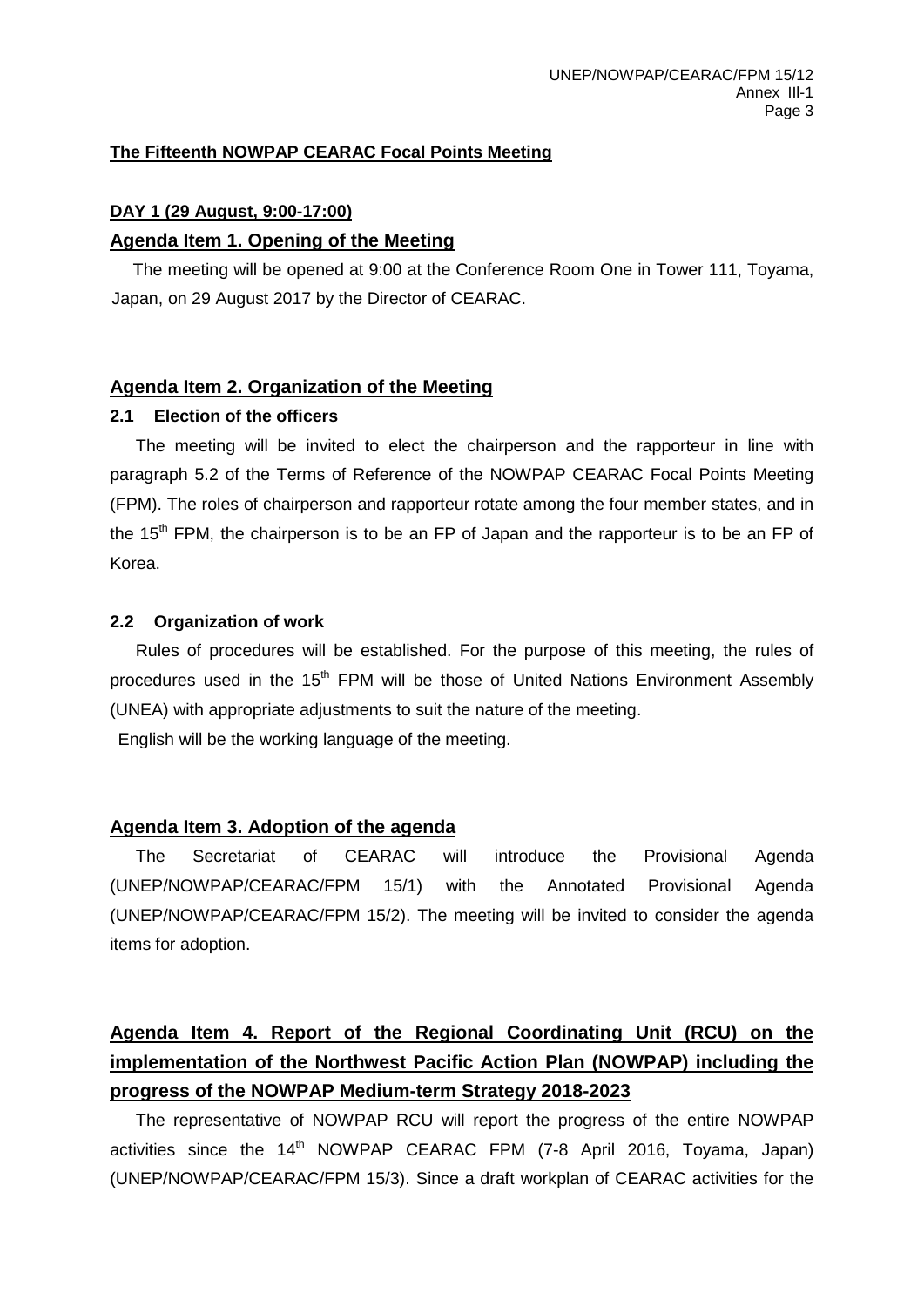2018-2019 biennium, a draft NOWPAP Medium-Term Strategy 2018-2023 (UNEP/NOWPAP/CEARAC/FPM 15/Ref1) will be introduced as well.

# **Agenda Item 5. Report on the implementation of CEARAC activities for the 2016-2017 biennium**

### **5.1 Overall progress of CEARAC activities**

The Secretariat of CEARAC will report the progress and expected outputs and outcomes of the entire CEARAC activities for the 2016-2017 biennium (UNEP/NOWPAP/CEARAC/FPM 15/4).

## **5.2 Progress of specific projects**

## **5.2.1 Assessment of major pressures on marine biodiversity in the NOWPAP region**

The Secretariat of CEARAC will report the progress of one CEARAC project on marine biodiversity: Assessment of Major Pressures on Marine Biodiversity in the NOWPAP Region (UNEP/NOWPAP/CEARAC/FPM 15/5).

# **5.2.2 Feasibility study towards assessment of seagrass distribution in the NOWPAP region**

The Secretariat of CEARAC will report the progress of another current CEARAC project on seagrass, Feasibility Study towards Assessment of Seagrass Distribution in the NOWPAP Region (UNEP/NOWPAP/CEARAC/FPM 15/6 and UNEP/NOWPAP/CEARAC/FPM 15/Ref 4).

# **Agenda Item 6. Discussion on the proposed workplan and budget for CEARAC activities for the 2018-2019 biennium**

Considering foci in the draft NOWPAP Medium-Term Strategy 2018-2023 and global concerns on the marine environment, the Secretariat of CEARAC will propose a draft workplan of CEARAC activities for the 2018-2019 biennium including two specific projects.

## **6.1 Proposals for specific projects**

## **6.1.1 Development of a CEARAC Medium-term Strategy on marine biodiversity**

The Secretariat of CEARAC will propose to develop a CEARAC Medium-term Strategy on marine biodiversity based on outputs/outcomes of past CEARAC's and other RACS' activities on marine biodiversity and taking into consideration a new NOWPAP Medium-Term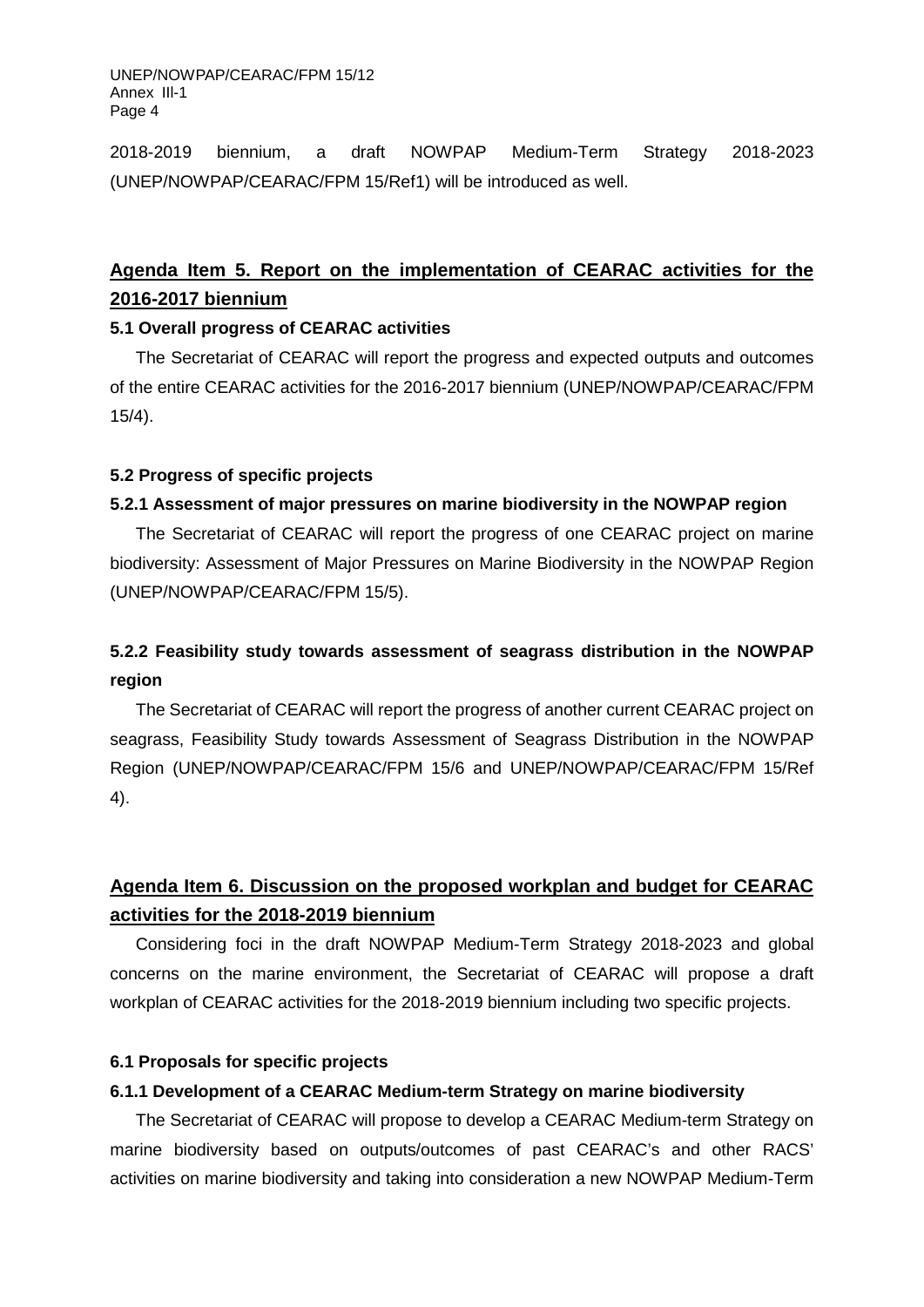Strategy 2018-2023 as well as global focus on conservation of marine biodiversity (UNEP/NOWPAP/CEARAC/FPM 15/7).

#### **6.1.2 Development of a tool for mapping seagrass distribution in the NOWPAP region**

 Based on the results of past and current CEARAC activities on seagrass mapping, and considering the usability of cloud computing technology, Secretariat of CEARAC will propose developing a tool for mapping seagrass distribution in the NOWPAP region (UNEP/NOWPAP/CEARCA/FPM 15/8).

# **6.2 Discussion on additional proposal of specific projects of CEARAC for the 2018-2019 biennium**

Upon NOWPAP RCU's request to all RACs to prepare two budgetary options for the 2018-2019 biennium, the Secretariat of CEARAC will propose additional specific activities.

### **6.2.1 Consideration of future direction of NOWPAP marine biodiversity activities**

The Secretariat of CEARAC will propose some discussion opportunities with all RAC FPs on conservation of marine biodiversity (UNEP/NOWPAP/CEARCA/FPM 15/9).

# **6.3 Discussion on the draft workplan and budget of entire CEARAC activities for the 2018-2019 biennium and recommendation to the 22nd NOWPAP IGM**

The Secretariat of CEARAC will present a draft workplan and budget of entire CEARAC activities for the 2018-2019 biennium, including the specific projects under Agenda Item 6.1 and additional projects under 6.2. The meeting will be invited to review the proposed workplan and budget (UNEP/NOWPAP/CEARAC/FPM 15/10) and agree to submit it to the 22<sup>nd</sup> NOWPAP Intergovernmental Meeting (IGM) to be held in Japan in December 2017.

### **DAY2 (30 August, 9:00-15:00)**

### **(Agenda Item 6 is continued)**

## **Agenda Item 7. Report on CEARAC marine litter activities**

The Secretariat of CEARAC will report CEARAC marine litter activities in the 2016-2017 biennium and workplan in the 2018-2019 biennium for CEARAC FPs' information (UNEP/NOWPAP/CEARCA/FPM 15/11).

The report and proposal on CEARAC marine litter activities will be reviewed and approved at the NOWPAP Marine Litter Working Meeting to be held on 20<sup>th</sup> September back-to-back with NOWPAP International Coastal Cleanup Campaign in Toyama, Japan.